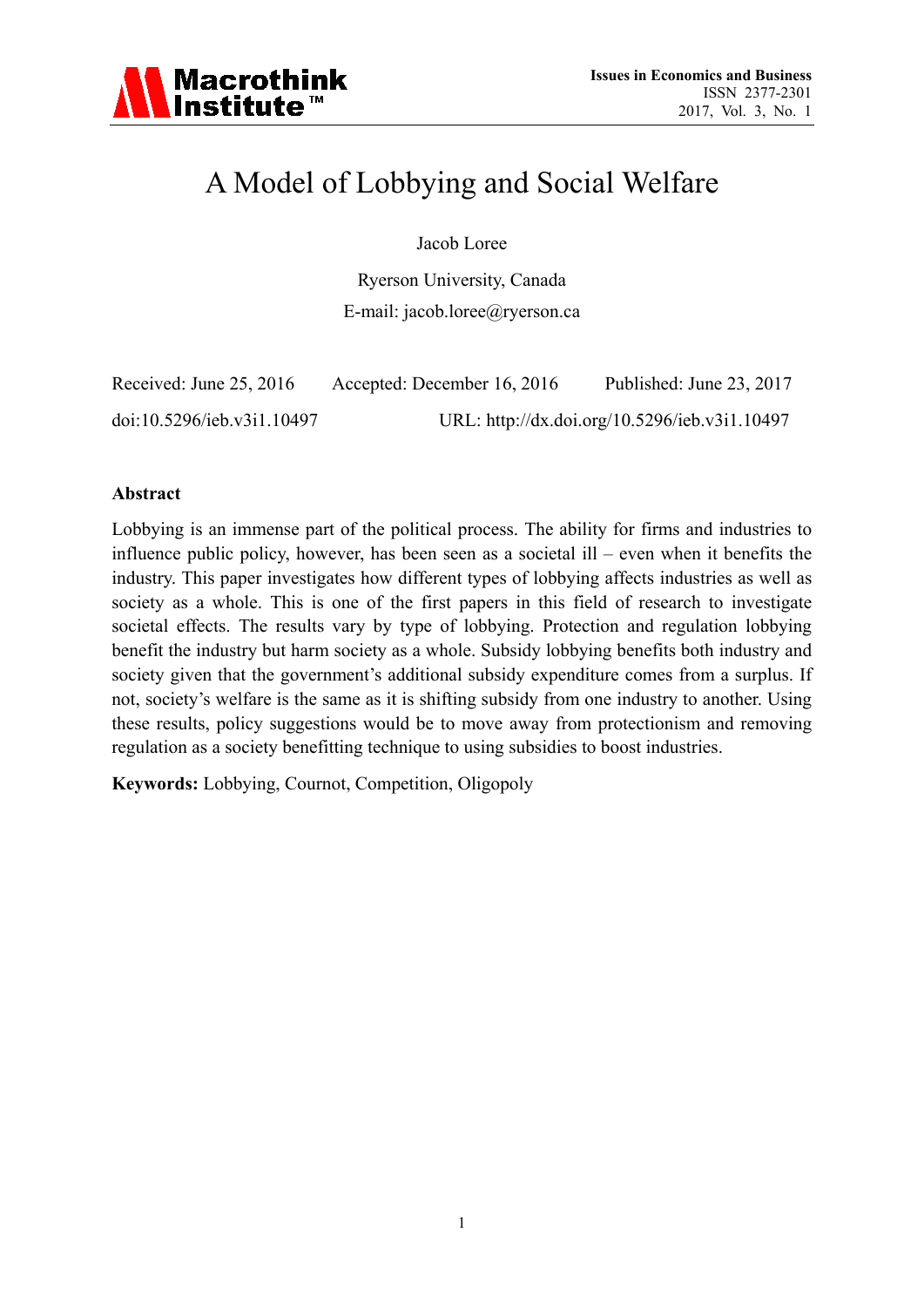

## **1. Introduction**

Lobbying the government has always been an avenue of private companies to influence industrial and public policy. Over \$3.2 billion was spent on lobbying activities with over 11,000 individuals identifying themselves as federal government lobbyists (OpenSecrets, 2016). As such, lobbying should be investigated in more depth. However, what this lobbying does to an economy is still mystifying to researchers. In general, lobbying is seen as a social ill - an increase in a small group's welfare to the loss of the rest of society. In general, lobbying allows certain firms (usually much larger firms) to be able to influence law makers to change public policy - usually directly in their favour. For example, an oil company would lobby to reduce environmental protection regulations in order to more cheaply operate – the excess pollution would harm society. However, lobbying as a function of a firm has not been researched in depth. While lobbying may be the social ill it is purported to be, theoretically this has not been modelled in depth.

The research field related to lobbying focuses on the strategies each firm employs to benefit their profit by utilizing lobbying. For example, if there exists a lucrative government contract, how much should each firm lobby to win the contract (Wachsman & Zhou, 2013)? This type of interaction is called strategic trade and demonstrates how industrial organization affects firm's willingness to expand. While strategic trade has made an overwhelming impact on this research field, we hope to expand this field by explicitly modelling lobbying as a firm choice. This will be done by implementing lobbying as an endogenous choice for firms that compete using quantity as originally described by Cournot (1897). Using this additional mechanism, we hope to more accurately describe real world competition. This more complex model helps explain why lobbying exists and how it affects the market and society as a whole. This paper looks to create a theory of lobbying as it pertains to societal welfare, using three separate types of lobbying.

## **2. Relevant Literature**

Cournot competition has been a cornerstone of Microeconomic theory for the past century. In general, the number of firms indicate the level of competition in the market. An increase in firms leads to a decrease in price and increase in overall quantity (Maskin & Tirole, 1987). This, however, assumes symmetric costs. When costs are asymmetric, the lower cost firm is able to garner more of the market, and the higher cost firm produces less.

Lobbying has been modelled in terms of Cournot competition in a few different ways. Firstly, Wachsman and Zhou use game theory to analyze how firms should lobby in order to win a government contract. They find that the larger the contract, the more lobbying each firm will participate in. However, this paper does not determine effects on societal welfare-instead they focus on how firms lobby given an exogenous contract to bid for. Hillman et al (2001) look at Cournot competition where firms have a choice between lobbying and spending money to decrease cost. While most of the literature (including this paper) treat lobbying and cost synonymously, Hillman imposes a resource constraint on each firm. They can either lobby to increase protection and raise the market price, or spend to gain additional resources to produce more. They find that their results rely on the level of comparative advantage firms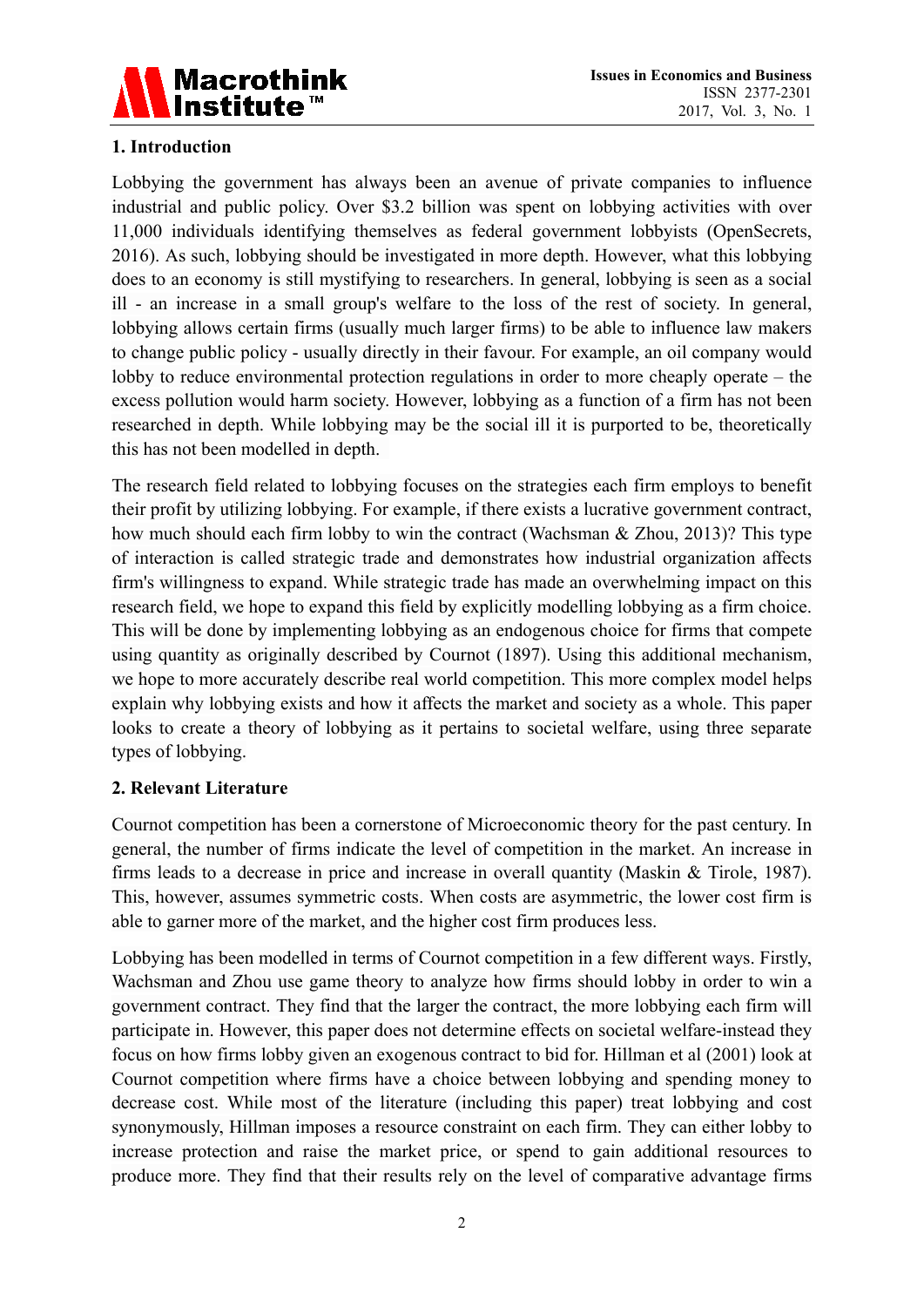

hold in how they lobby. If a firm with high costs is relatively good at lobbying, they are able to reorder the profitability ratings of all firms in the industry. Again, this is partial equilibrium analysis that does not take into account how lobbying affects society past the particular industry.

There is a small area of the literature that investigates social welfare in a lobbying with Cournot model. Moore and Suranovic (1993) find that export subsidies do not definitively raise social welfare when lobbying costs are included when using a classic Brander/Spencer (1985) framework. This is because while the export subsidy allows domestic businesses to produce more (which is commonly thought to lower price and increase welfare), the lobbying could conceivably be used for more productive purposes. Krugman (1987) demonstrated this concept using political machinations as well. Using lobbying to create efficiency and improve welfare can easily be hijacked by special interests and be used to create rents and actually lead to additional inefficiency.

Peter Michaelis (1994) introduces reputational gains to explain firms lobbying for additional regulation-an empirical quirk. By allowing firms to vary their reputations, Michaelis finds that firms will face short term cost increases (as seen by regulation changes) in order to have long term product growth through increased reputation with consumers.

Protection in regards to lobbying and Cournot competition has been a large part of the field of research. Horst Raff (2001) finds that, contrary to popular belief, the least efficient foreign producers will lobby and be granted access to the domestic market. This is because the least efficient producers are more politically palatable to domestic markets, since they would be unable to take most of the market away from domestic producers. Low efficiency producers know this and are the only ones to lobby and gain entry. This result is also found by Grossman and Helpman (1995). William Brock and Stephen Magee (1978) add political economy to a lobbying model and find that lobbying benefits society through trickling down effects. For example, lobby leads to less competition, which leads to higher prices, which leads to higher profits, which are invested and raises wages. This creates a virtuous cycle. Still, this relies on all profits being invested and that the investments benefit everyone, which seems tenuous. This paper investigates protectionism by comparing free trade and autarky markets.

## **3. Model**

We investigate three types of lobbying, which we call subsidy lobbying, regulation lobbying, and protection lobbying. Each of these lobbying efforts will be defined below, as each one has a differing effect on the industry as well as social welfare.

# *3.1 Subsidy Lobbying*

Subsidy Lobbying represents lobbying specifically to subsidize the industry. This type of lobbying is the industry demonstrating it requires additional help in staying in the market. This could be due to previous regulation or difficult market conditions. While this can be at the firm or industry level, this paper will only investigate industry level subsidies. This subsidy can be thought of as a decrease in marginal cost for each firm. This paper assumes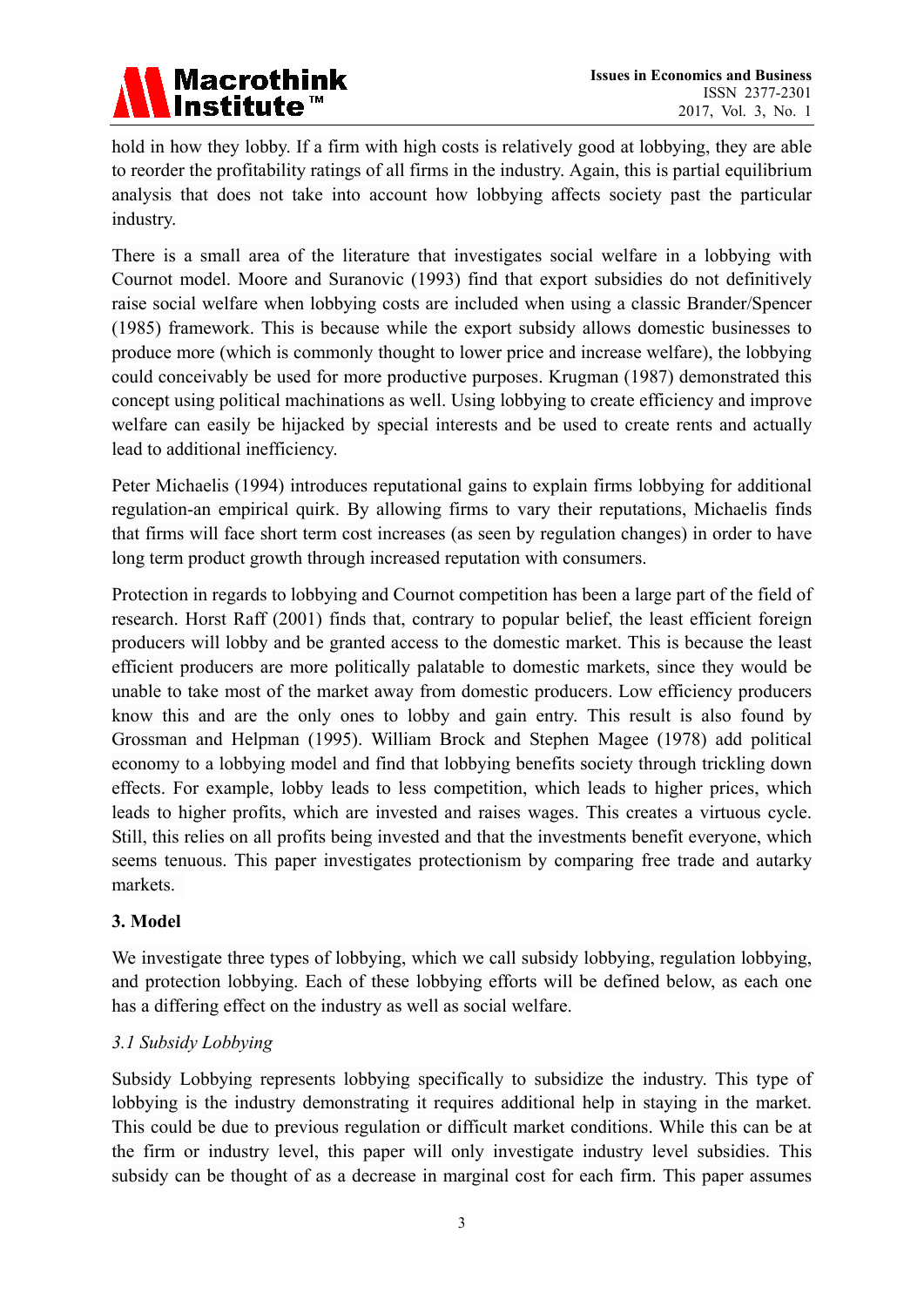

that the subsidy is uniform across firms in the industry.

# *3.2 Regulation Lobbying*

Regulation lobbying represents lobbying specifically to repeal previous policy enacted on the industry. While similar to subsidy lobbying in that they both ultimately decrease cost, the main difference is that regulation lobbying as assumed in this paper creates negative externalities. For example, imagine an oil production plant that wishes to repeal environmental legislation. This would allow the plant to produce more and in turn pollute more. While this pollution has no price, it still affects consumers.

## *3.3 Protection Lobbying*

Protection lobbying is lobbying specifically for protection from foreign firms entering the domestic market. While this can take many forms such as additional import taxes or quotas, what we care about is that the domestic firms have less competition. This will lead to a higher price than previously, as there is less competition in the market. This is exogenously imposed in the paper-firms lobby for protection and less firms are able to compete.

## **4 Results**

Systematically, we will show results from imposing these three different lobbying restrictions. In general, all three assume Cournot competition with a duopoly of firms (without loss of generality) that are identical in cost structure and the product they produce. The inverse demand function given is P=a-bQ, where Q is total quantity and a and b are positive numbers.

# *4.1 Subsidy Lobbying*

Firms are presented with a two-stage game. Firstly, they lobby the government for a subsidy. If the total lobbying from the industry is larger than an arbitrary L (where each firm contributes l), they all receive a subsidy that will lower their marginal cost from c to d where c is a larger number than d. Otherwise they receive no subsidy. In the second stage, they compete with one another on quantity in the standard Cournot way. Using Sub Game Perfect Nash Equilibrium characterized by Reinhard Selten (1975), firms will solve optimal quantities to sell and then determine if it is worth the lobbying effort. Each firm's profit function is:

$$
\pi_! = P\phi_1 = \varepsilon q_2 = l_2
$$

and have first order conditions of:

$$
\frac{\partial \pi_i}{\partial q_i} = a - 2bq_i - bq_j - c
$$

Since firms are identical, we can impose symmetry such that both firms optimally produce a quantity of: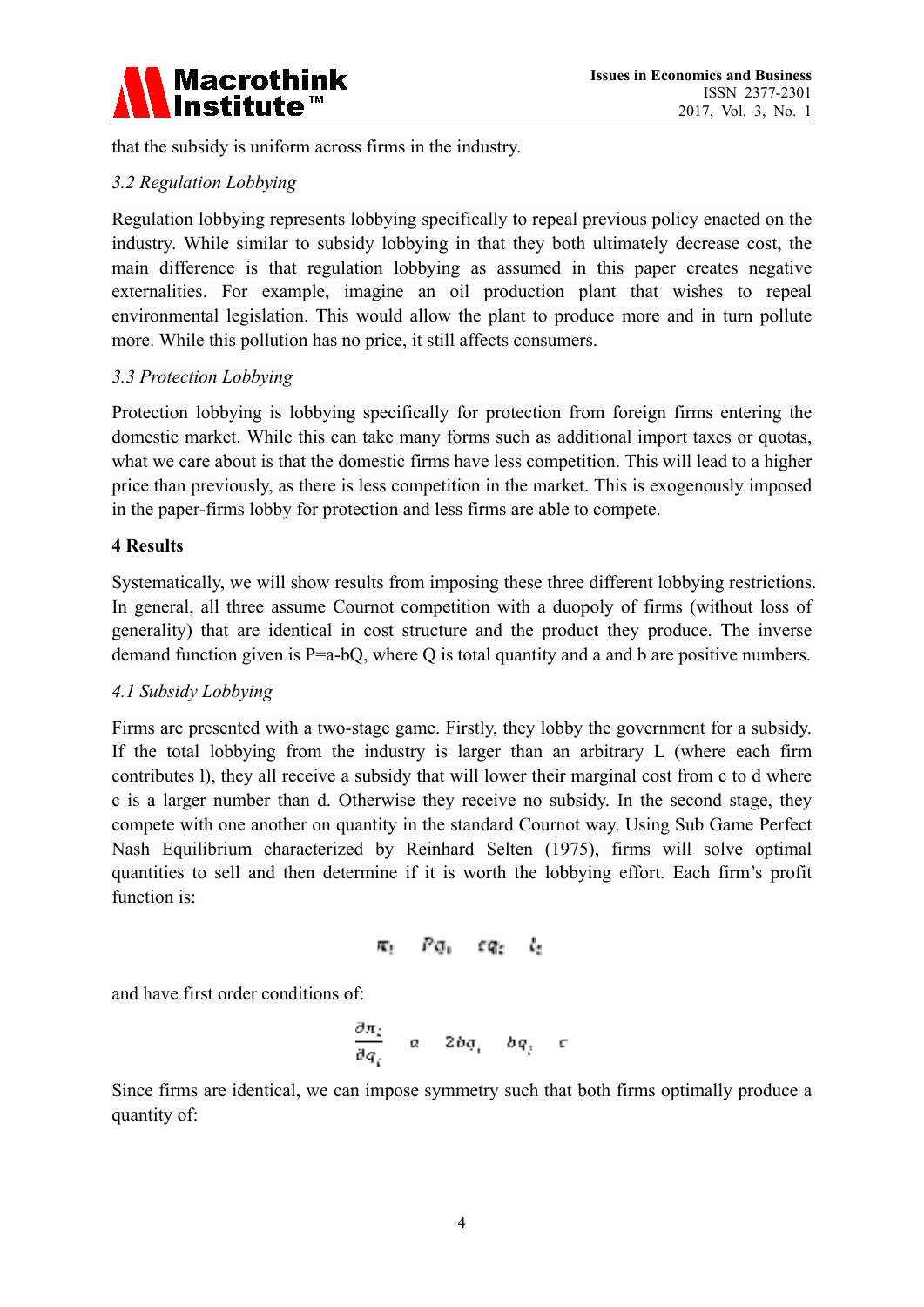

$$
q_1 = \frac{a-c}{3b}
$$

If the two firms are able to lobby past the subsidy point, then both firms optimally produce at:

$$
q_1 = \frac{a - d}{3b}
$$

Since d is smaller than c, this means the firm quantity produced when lobbying results in a subsidy is larger than without the subsidy. As such, the price given there is a subsidy is lower than without the subsidy since P=a-bQ.

In the first stage, firms decide if it is worth lobbying. Since the two firms are identical, they will both pay half of L. If what they pay in lobbying is less than the sum of the subsidy (or the decrease in cost), firms will decide not to lobby for the subsidy. However, this is a trivial case. The more interesting case is that firms find it worth it to lobby. In this case, the price decreases and the quantity increases.

If we assume a standard social welfare function, both decreasing price and increasing quantity increases consumer surplus. As such, a government subsidy benefits both industry and overall society. This paper does not investigate how the government is able to fund this subsidy, but this could be very important in regards to how much society benefits from the subsidy. If the subsidy is funded by cutting subsidies from other industries, the benefit to society is nulled from the loss of welfare from other goods. If the subsidy comes from a governmental surplus, then the subsidy fully benefits society with no ill effects. In this case, lobbying benefits society.

## *4.2 Regulation Lobbying*

Regulation lobbying is similar to subsidy lobbying in what output the industry creates. Since both follow a framework of lobbying to a certain point and receiving a lower cost to produce, the optimal output they produce is identical. Instead of a subsidy lowering production cost, we can think of the change in cost related to having less regulation to deal with. For example, this could be an oil production plant that does not have to invest in air cleaning technology. This would allow them to lower the cost of oil from their plant.

As such, the results from subsidy lobbying hold here (without loss of generality). The price decreases while the quantity produced increases. As well, social welfare increases. However, there is one distinct difference between the two types of lobbying. Regulation lobbying incurs a negative externality that is not present in subsidy lobbying. A negative externality is an unintended consequence that negatively harms society. In the oil production example, this rollback of regulation leads to additional pollution that harms the population around the plant. If we assume the social welfare function finds these types of externalities harmful, then we should assume the welfare found from subsidy lobbying should be larger than regulation lobbying. As such, offering subsidies should be more palatable to society than repealing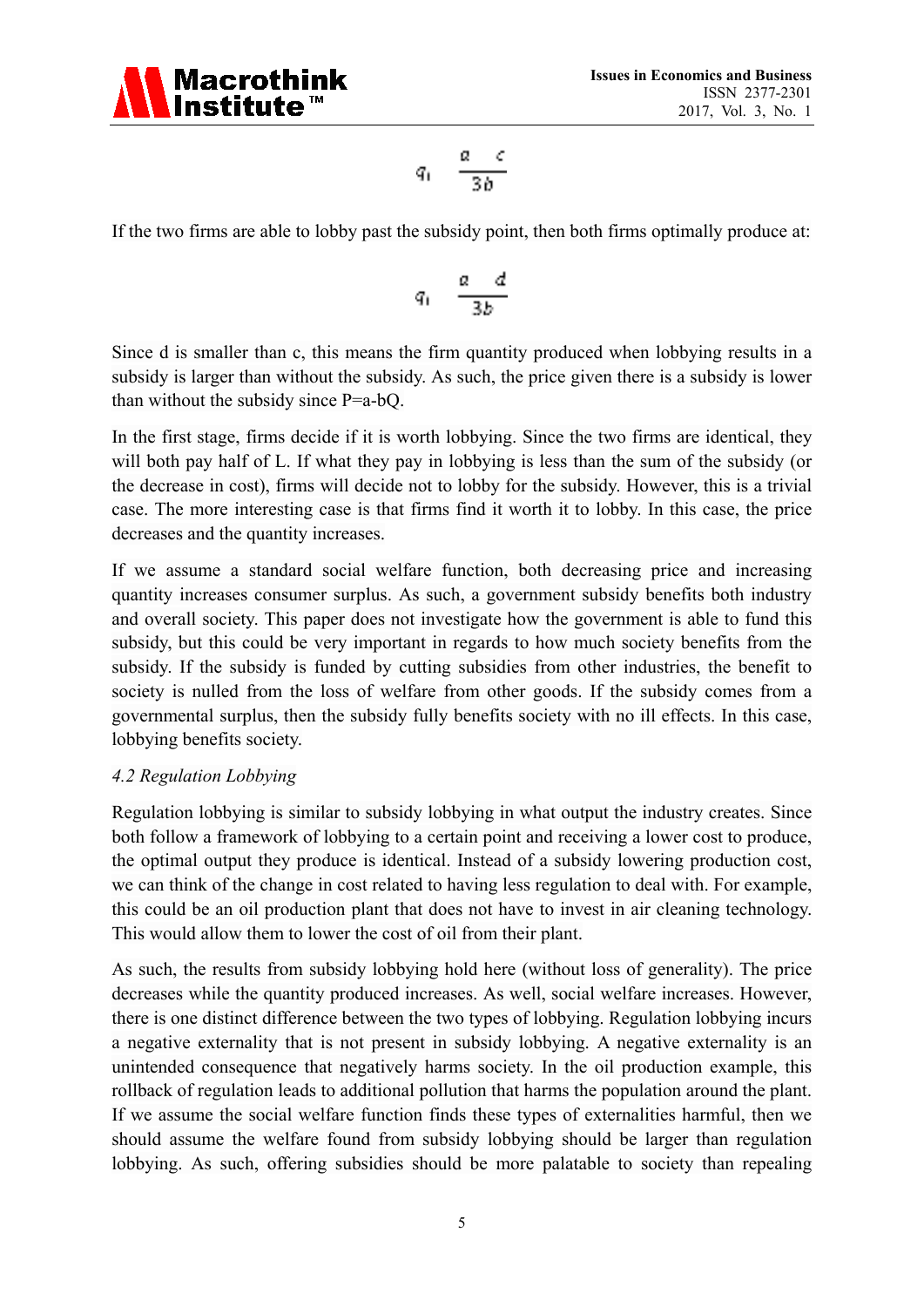

regulation, even if both lead to the same price/quantity combination.

# *4.3 Protection Lobbying*

Protection lobbying decreases the amount of competition in a market internationally. By creating barriers to entry of a domestic market, less firms will be able to produce. Let us assume there are N number of total (domestic and foreign) firms that would like to produce in the domestic markets. After imposing these restrictions, we assume there is M domestic firms that remain where N is larger than M. Similar to the other models, firms contribute lobbying to the political body, and if the total lobbying is above L the protectionism policies go into effect. In this two-stage game, stage one allows all M domestic firms to choose lobby levels. Stage two allows all available firms (M if lobbying is successful or N otherwise) to compete on quantity. Each firm solves:

$$
\pi_i = Pq_i - eq_i - l_i
$$

and have first order conditions of:

$$
\frac{\partial \pi}{\partial q_i} = a - 2bq_i - \sum_{j=i}^N b(n-1)q_j - c
$$

Since all firms are identical by assumption, each firm's optimal quantity is:

$$
q_1 = \frac{a-c}{n+1}
$$

If the domestic firms are able to lobby successfully, each domestic firm optimal quantity is:

$$
q_1=\frac{\alpha-\epsilon}{m+1}
$$

Since N is larger than M, when the domestic firms are able to lobby to enact protectionism, the amount of quantity each firm produces increases. As such, the price under protection is higher than without protection. Following a standard social welfare function, the increase in price and decrease in quantity leads to society being worse off under protectionism. As such, protectionism measures in a fully formed industry harm societal well-being as opposed to the findings of Brock and Magee.

#### **5. Conclusion**

In conclusion, we find that most forms of lobbying actively harm (or at best remain neutral to) societal welfare. The exception is given the government is running a surplus and subsidizes the lobbying industry. In this case, the price decreases, quantity increases, and there are no overt externalities involved. While this paper has aimed to investigate and theoretically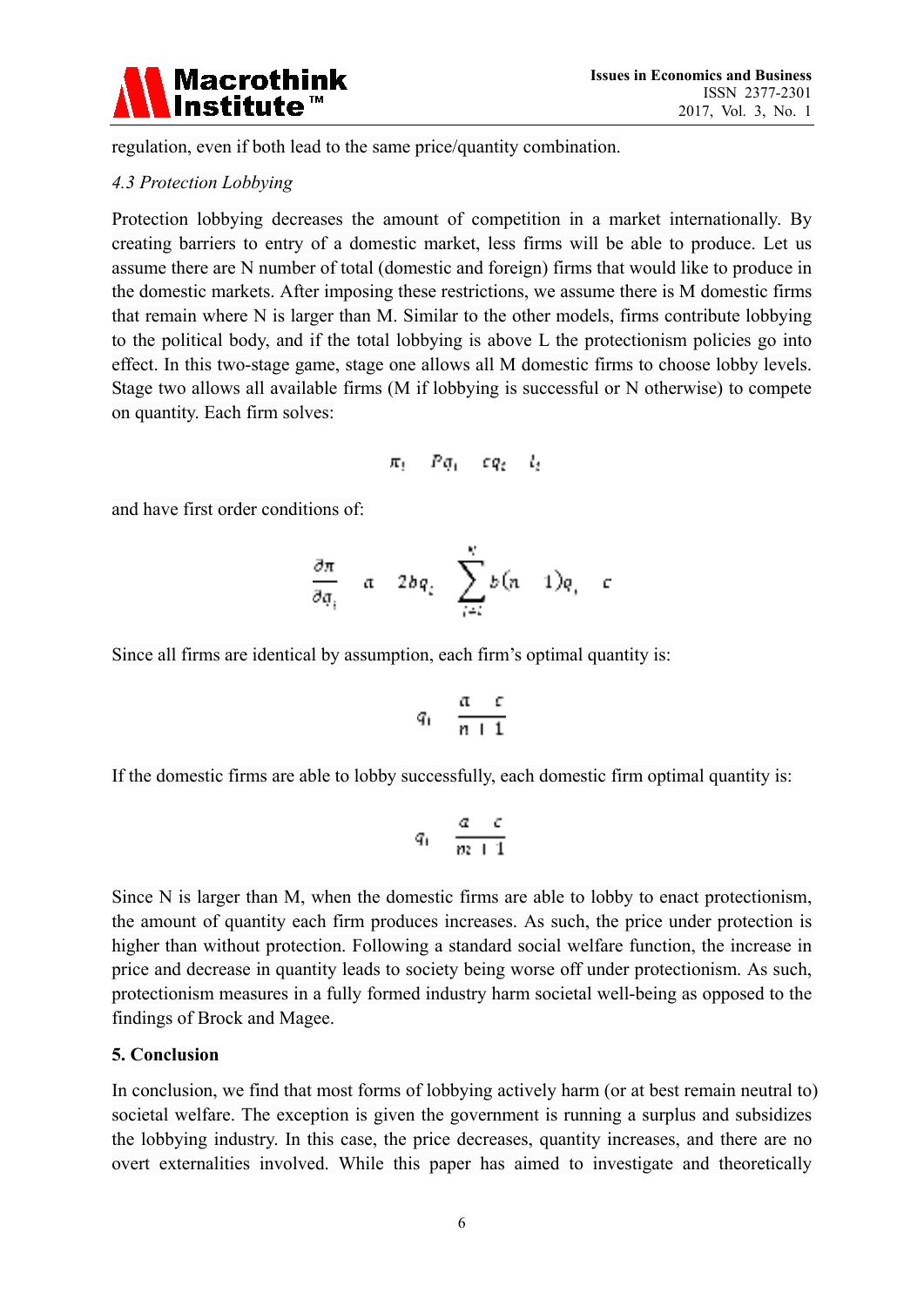

model different versions of lobbying, there is still many avenues for future research. In this paper, once lobbying reaches an arbitrary plateau, the change is immediate and automatic. This can be extended by allowing a longer lag time between lobbying and results. As well, we could investigate a probability function of lobbying. That is, there is no binary lobbying plateau. Instead, more lobbying makes the change more likely, but at no point is it a sure thing.

In regards to public policy suggestions, this paper demonstrates that most types of lobbying contribute to social ills. However, if the government is running a surplus, subsidies benefit society. While determining which industry is deserving of a subsidy as opposed to others is beyond the scope of this paper, lobbying may serve as a signal of subsidy requirement. If firms are willing to decrease their own profits by spending money on lobbying, subsidies may be required. As such, lobbying could signal subsidy requirements.

While there is much to do in this field of research, lobbying seems to benefit the industry who is lobbying at the expense of the general populace. In most cases, the industry benefits from larger profits while social welfare falls. Without a governmental surplus to subsidize the industry, there is not a way for social welfare to increase under these assumptions.

#### **References**

- Arrow, K. (1950). A Difficulty in the Concept of Social Welfare. *Journal of Political Economy, 58*(4), 328-346.
- Brander, J. A., & Spencer, B. (1985). Export subsidies and international market share rivalry. *Journal of International Economics, 18*, 83-100.
- Brock, W., & Magee, S. (1978). The Economics of Special Interest Politics: The Case of the Tariff. *The American Economic Review, 68*(2), 246-250.
- Cournot, A. (1897). *Recherches sur les Principes Mathématiques de la Théorie des Richesses. Paris: 1838 English translation: (N. Bacon, trans.), Researches into the Mathematical Principles of the Theory of Wealth*. New York: Macmillan & Company.
- Grossman, G., & Helpman, E. (1995). The Politics of Free-Trade Agreements. *The Americian Economic Review, 85*(4), 667-690.
- Hillman, A. L., Van Long, N., & Soubeyran, A. (2001). Protection, lobbying, and market structure. *Journal of International Economics, 54*(2), 383-409. http://dx.doi.org/10.1016/0022-1996(93)90025-S
- Krugman, P. (1987). Is free trade passé? *Journal of Economic Perspectives, 1*, 131-144.
- Maskin, E., & Tirole, J. (1987). A theory of dynamic oligopoly, III: Cournot competition. *European Economic Review, 31*(4), 947-968.
- Michaelis, P. (1994). Regulate Us, Please! On Strategic Lobbying in Cournot-Nash Oligopoly. *Journal of Institutional and Theoretical Economics, 150*(4), 693-709.
- Moore, M. O., & Suranovic, S. M. (1993). Lobbying and Cournot-Nash competition: